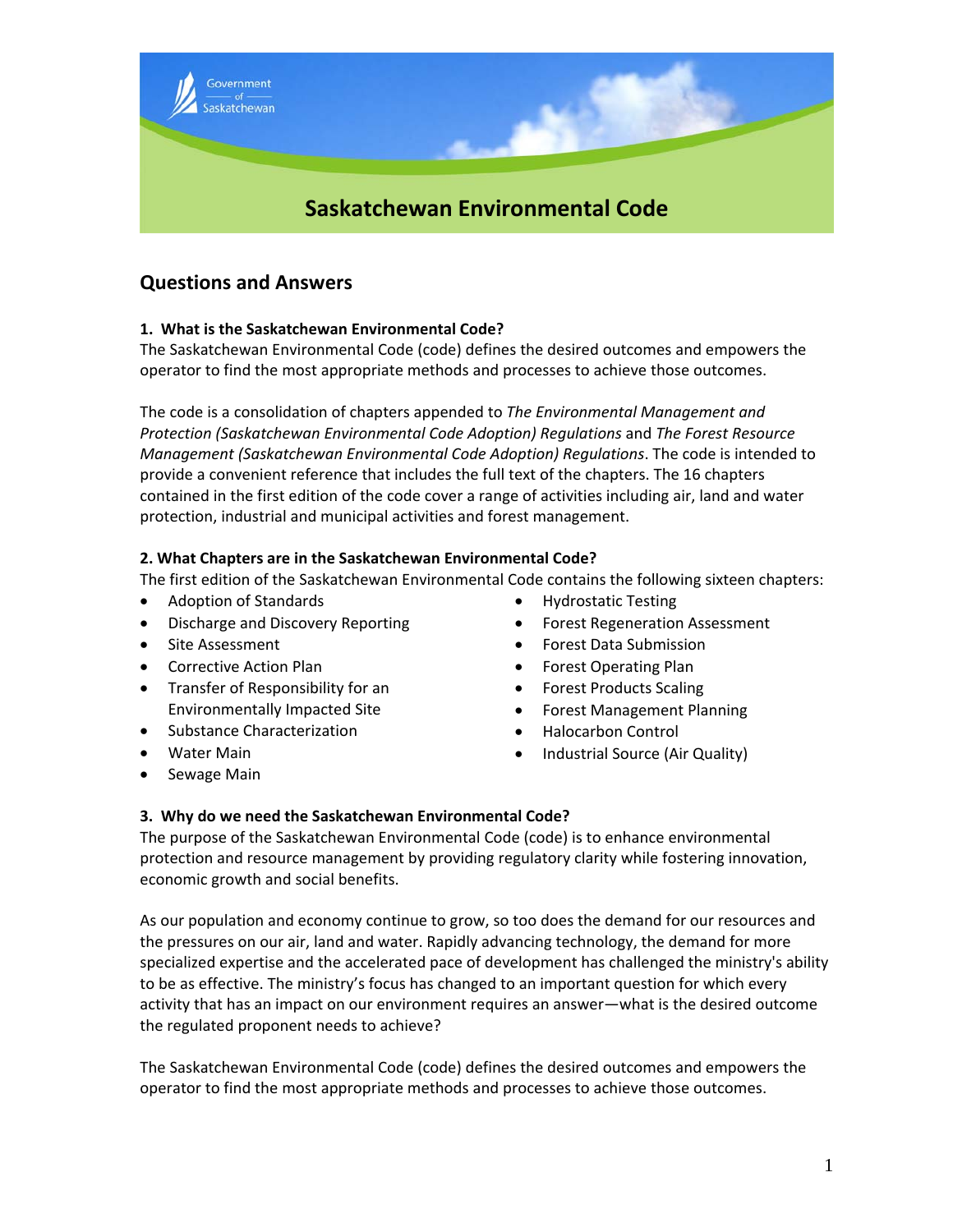# **4. Where can I find the Saskatchewan Environmental Code?**

The consolidated code chapters are available at: **insertwebsiteaddress**.

Legal copies of the acts, regulations (including the chapters) are available in print and electronic form from the Saskatchewan Queen's Printer:

Queen's Printer B19, 3085 Albert Street Regina, Saskatchewan, Canada S4S 0B1 Phone: (306) 787‐6894 Website: www.qp.gov.sk.ca

# **5. When will the code be implemented?**

The chapters respecting the forestry industry will be implemented January 5, 2015:

- Adoption of Standards
- **•** Forest Regeneration Assessment
- Forest Data Submission
- Forest Operating Plan
- Forest Products Scaling
- Forest Management Planning

The chapters respecting environmental management and protection will be implemented June 1, 2015:

- Adoption of Standards
- Discharge and Discovery Reporting
- Site Assessment
- Corrective Action Plan
- Transfer of Responsibility for an Environmentally Impacted Site
- Substance Characterization Chapter

# **6. What do I do until the code is implemented?**

Until the new and revised acts and regulations are implemented, environmental protection and resources management activities in Saskatchewan will fall under the existing permitting and licencing processes.

# **7. Why are the chapters being implemented at different times?**

The chapters are derived from two separate pieces of legislation: *The Forest Resources Management Act*; and *The Environmental Management and Protection Act, 2010*. As such the legislation and associated regulations are not dependent on each other and can be implemented at different times.

The forestry sector is ready to move forward with the results-based model and requested a short time to prepare for implementation.

A few stakeholders in the environmental management and protection sector requested a longer time to prepare for implementation.

# **8. Why is the Landfill and Transfer Station Chapters not included?**

The Landfill and Transfer Station Chapters were removed due to concerns raised by stakeholders with respect to unknown costs and liabilities.

Landfills and transfer stations will continue to be regulated through permitting and inspections, until a provincial solid waste management strategy is developed.

- Water Main
- Sewage Main
- Hydrostatic Testing
- Halocarbon Control
- Industrial Source (Air Quality)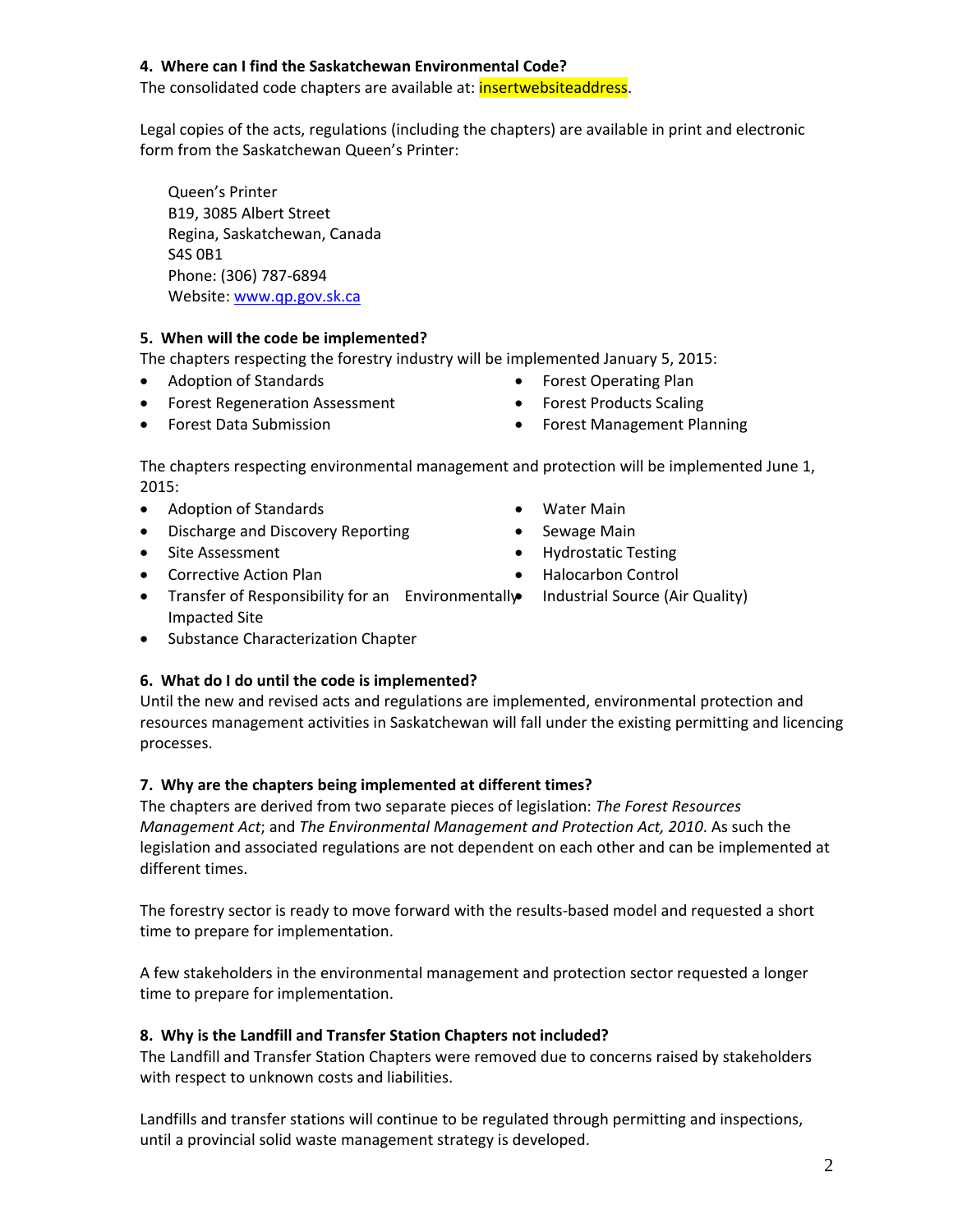#### **9. Why is the Liquid Domestic Waste Disposal Chapter not included?**

The Liquid Domestic Waste Disposal Chapter was removed due to concerns raised by stakeholders with respect to costs associated with landspreading of liquid domestic waste.

Liquid domestic waste disposal will continue to be regulated through permitting and inspections, until a strategy is developed.

## **10. What legal authority does the code have?**

The chapters of the code are adopted in *The Environmental Management and Protection (Saskatchewan Environmental Code Adoption) Regulations* and *The Forest Resources Management (Saskatchewan Environmental Code Adoption) Regulations* by the Lieutenant Governor in Council and therefore have the force of law. The enacting legislations adopting the code include *The Environmental Management and Protection Act, 2010* and *The Forest Resources Management Act*.

While the chapters cover a wide scope from resource management and environmental management and protection activities, they do not cover all activities regulated by the ministry. New or existing activities not covered in the code will continue to be regulated by existing regulations and processes.

#### **11. What is it about the code that promotes flexibility and innovation?**

Often solutions to environmental protection and natural resource management are site‐specific and non‐standardized. The code authorizes the regulated community options on how to achieve compliance:

- Follow *Acceptable Solutions* (a predefined process); or
- Develop *Alternative Solutions* (plan developed by proponent), signed off by a qualified person and accepted by the Minister. This gives proponents the opportunity to bring forward innovative solutions that could be new to Saskatchewan or unique to their particular circumstances.

# **12. How was the code developed?**

The code was developed with unprecedented stakeholder involvement and leadership from companies, associations, government agencies, environmental organizations, municipalities, First Nations and Métis communities, academia and private individuals.

A Code Development Committee oversaw the development of the code. The actual writing of the code was done by various Content Committees comprised of knowledgeable individuals representing key interested parties in a variety of environmental management and protection fields.

# **13. What is the role of the Code Development Committee (CDC)?**

The CDC was established in the summer of 2010 as a formal forum for exchanging ideas. It provides advice and guidance to the Minister on the content of the code and supporting materials. Comprised of stakeholder representatives, the CDC provides industry, environmental organizations and communities the opportunity to contribute directly to the development of the code.

#### **14. How were the CDC members selected?**

The CDC members were selected for their unique talents and leadership skills they bring to the table. The members were chosen to represent a very diverse group and to stimulate broad‐based discussions that are required to develop the code and make sure that the widest range of interests are served while keeping the group to a workable size.